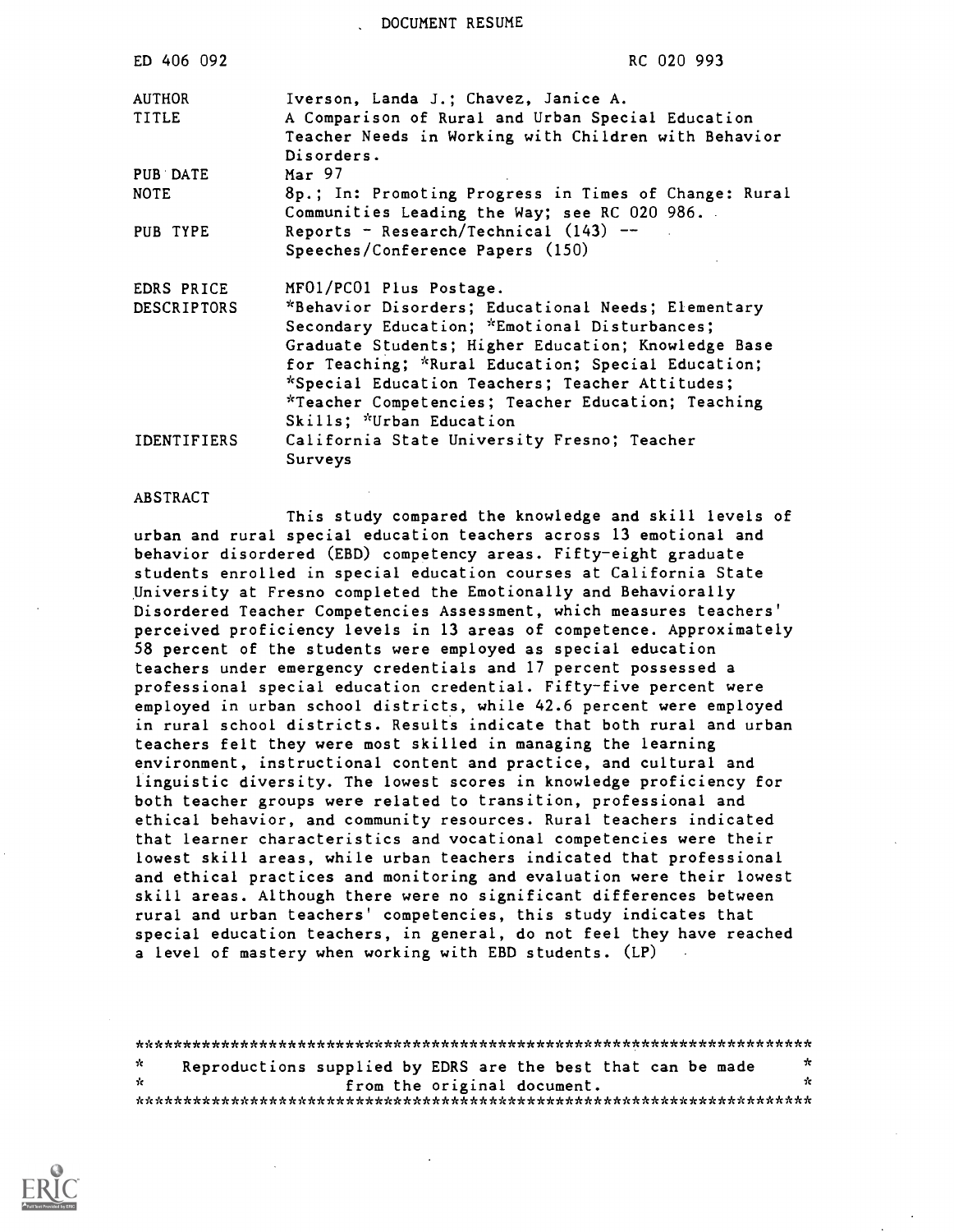U.S. DEPARTMENT OF EDUCATION Office of Educational Research and Impro EDUCATIONAL RESOURCES INFORMATION CENTER (ERIC)

'471/chis document has been reproduced as received from the person or organization originating it.

0 Minor changes have been made to improve reproduction quality.

Points of view or opinions stated in this docu-<br>ment do not necessarily represent official<br>OERI position or policy,

"PERMISSION TO REPRODUCE THIS . MATERIAL HAS BEEN GRANTED BY

Diane Montgomer

TO THE EDUCATIONAL RESOURCES INFORMATION CENTER (ERIC)."

Landa J. Iverson, Ph.D. Janice A. Chavez, Ph.D. California State University, Fresno Fresno, California

## A COMPARISON OF RURAL AND URBAN SPECIAL EDUCATION TEACHER NEEDS IN WORKING WITH CHILDREN WITH BEHAVIOR DISORDERS

Teaching children with emotional and behavior disorders can be challenging, particularly in rural areas. The National Rural and Small Schools Consortium (NRSSC) defined a rural school district as a continuum represented by multiple subcultures which includes the interaction of topography, population sparsity, and community or district characteristics (Helge, 1984). Helge (1983) stated that two-thirds (67%) of all school districts are classified as rural. These schools are frequently forced to hire unqualified personnel through temporary certifications. Helge (1984) also found that the hiring standards for rural personnel was lower than the hiring standards for the non-rural areas. In 1981, Helge surveyed special education administrators in 22 states and found that recruiting special education teachers was the most significant problem faced in rural school districts.

Approximately 14 years later, school administrators continue to identify the problem of attracting and retaining qualified personnel as the major difficulty in providing services to special education students (Lembke, 1995). Lembke further cited Henry (1986) who found that behavior management and student discipline are two primary reasons why teachers leave the profession. These same two areas surfaced in the literature in the area of behavior disorders as to why teachers working with emotional and/or behavioral disordered (EBD) students do not remain in their teaching positions.

When attempting to provide appropriate special education services in rural areas to children with EBD, administrators rely on colleges and universities to certify that preservice teachers have attained a level of professional competency. Several preservice models were developed specifically to train teachers to work with children with EBD in rural areas. Iverson, Johnson, and Harlow (1992) designed a preventative rural teacher preparation program that offered general education teachers and administrators intensive training in working more effectively with EBD students. Similarly, Joyce and Wienke (1988) trained teachers with minimal background in behavior disorders on the primary competencies of behavior management and curricular instruction. In a related study, Peterson and Maddux (1988) surveyed perceptions of general and special educators toward educating children who demonstrate hyperactive behavior. They found that both general and special education teachers felt that possessing specific skills in teaching and managing behaviors were important in minimizing distractions, setting clear expectations and rules, and the effective use of time out procedures.

# BEST COPY AVAILABLE

75

Ю. တ · တ . O  $\sim$  : O :

Ŵ.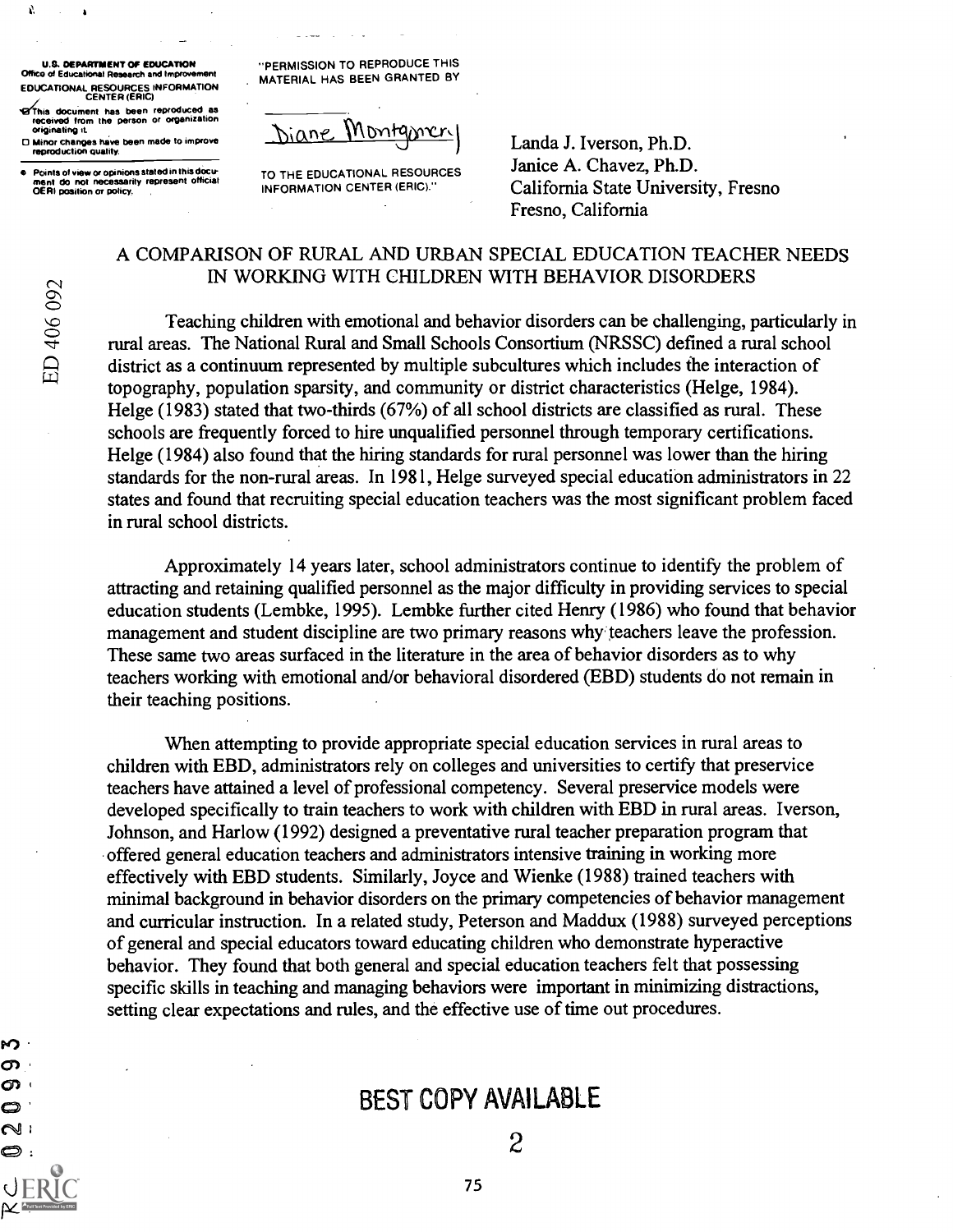### Method

### Purpose

The purpose of the study was to determine the similarities and differences between urban and rural special education teachers and their knowledge and skill levels across 13 EBD competency areas as originally identified by the Center for Quality Special Education (1990) and the Council for Exceptional Children (1992). These competencies included characteristics of learners, assessment and diagnosis of EBD, instructional content and practice, managing the learning environment, managing student behavior, transitions, monitoring and evaluation, cultural and linguistic diversity, communication and collaboration, families, community resources, legal and administrative structure, and professional and ethical practice.

#### Participants

Participants in this study were 58 graduate students enrolled in special education courses at California State University at Fresno. These teachers were concurrently employed in special education classrooms in both rural and urban settings. The sample was comprised of 44 female and 14 male students with a mean age of 35.3 years. Self-reports of ethnicity included 69.1% Caucasian, 23.2% Hispanic, 5.4% African American, and 1.8% Asian American. College degrees and teaching credentials held by the participants are presented in Table 1.

| Degree/Credential                  | Percent |
|------------------------------------|---------|
| <b>Bachelors Degree Completed</b>  |         |
| <b>Liberal Arts</b>                | 38.6    |
| Specific Academic (e.g., biology)  | 59.7    |
| <b>Teaching Credential Held</b>    |         |
| Special Education Internship       | 25.0    |
| <b>Elementary Education</b>        | 67.2    |
| <b>Secondary Education</b>         | 20.7    |
| <b>Bilingual Education</b>         | 6.9     |
| <b>Emergency Special Education</b> | 32.8    |
| <b>Clear Special Education</b>     | 17.2    |
| Other                              | 15.5    |

# TABLE 1 Percent of Degrees and Credentials Completed

The majority of the participants held a specific academic degree (59.7%) or a Liberal Arts bachelor's degree (38.6%). Elementary education teaching credentials were held by 67.2% as compared to 20.7% in secondary education, 6.9% in bilingual education, and 15.5% in other certificates and authorizations. Approximately 58% of special education teachers were employed under emergency credentials and 17.2% possessed a professional special education credential.

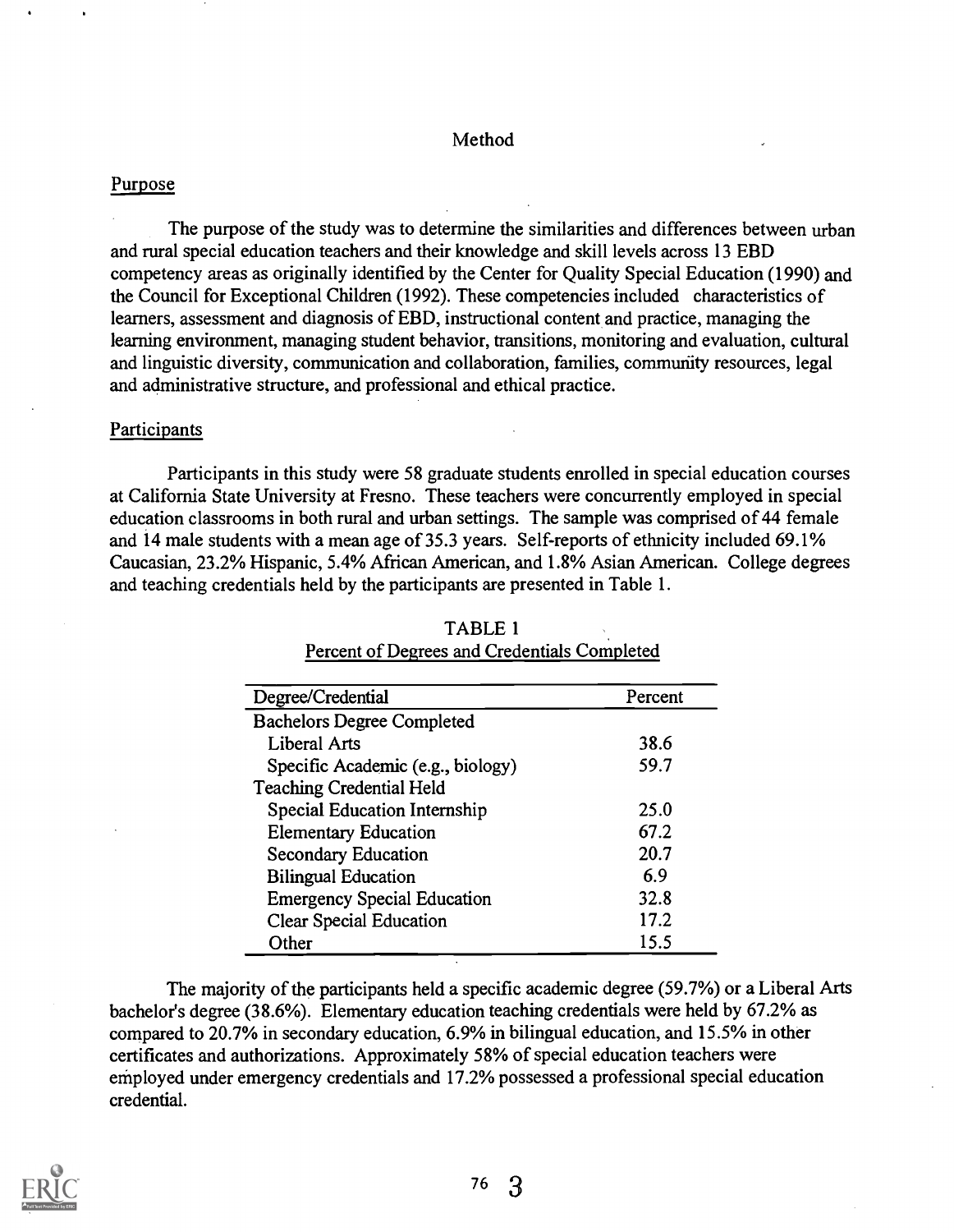Fifty-five percent of the participants were employed in urban school districts, 42.6% were employed in rural districts, and 2.4% were unknown. The average teaching experience was 1.7 years and the average number of special education graduate credits completed was 21.4.

### Instrument

The instrument was designed to elicit demographic information and participant responses to the Emotionally and Behaviorally Disordered (EBD) Teacher Competencies Assessment (Institute for Adolescents with Behavior Disorders, 1994). Participants completed demographic information which included sex, ethnicity, age, credentials/degrees held, completed special education course units, and identification of their school district as urban or iural.

The EBD Teacher Competencies Assessment was administered to the participants and were requested to identify their proficiency levels in knowledge and skill using a 5-point likert scale indicating a 1 = none or little,  $2 =$  somewhat,  $3 =$  moderate,  $4 =$  strong, or  $5 =$  mastery across all 13 competency areas.

#### Results

The results provided several interesting findings. Mean scores in both the rural and urban teacher groups were tabulated for knowledge and skill levels in each competency area and for overall proficiency. In general, results indicated that special education teachers in rural and urban settings rated their knowledge ( $M=2.89$ ;  $M=2.91$ ) and skill ( $M=3.05$ ;  $M=3.21$ ) proficiency in the moderate level as reflected in Table 2.

| Competency Area                           | Knowledge | <b>Skill</b> |
|-------------------------------------------|-----------|--------------|
| <b>Characteristics of Learners</b>        | 2.80      | 2.65         |
| Assessment/Diagnosis of EBD               | 2.65      | 3.19         |
| <b>Instructional Content and Practice</b> | 3.25      | 3.45         |
| Managing Learning Environment             | 3.57      | 3.52         |
| <b>Managing Student Behavior</b>          | 3.01      | 3.25         |
| <b>Transitions</b>                        | 2.59      | 2.72         |
| Monitoring and Evaluation                 | 3.10      | 2.65         |
| Cultural and Linguistic Diversity         | 3.23      | 3.62         |
| Communication and Collaboration           | 3.17      | 3.24         |
| Families                                  | 2.90      | 3.00         |
| <b>Community Resources</b>                | 2.55      | 2.54         |
| Legal and Administrative Structure        | 2.86      | 2.73         |
| <b>Professional and Ethical Practice</b>  | 2.58      | 3.44         |
| Overall Proficiency                       | 2.94      | 3.08         |

### TABLE 2 Knowledge, Skill, and Combined Scores by Competency



 $\hat{q}$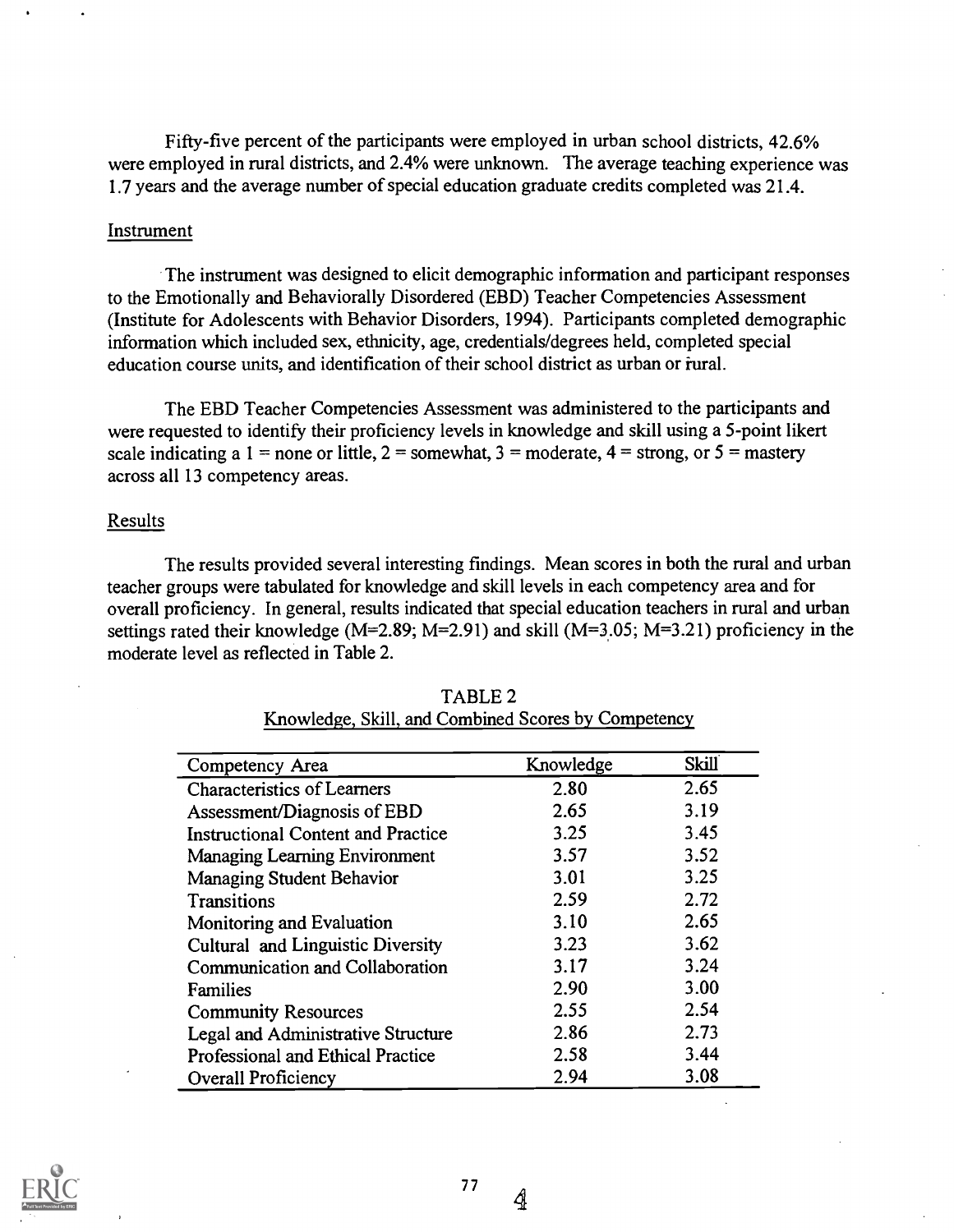In overall proficiency and overall knowledge proficiency, both rural and urban teachers rated the competencies of managing the learning environment, instructional content and practice, and cultural and linguistic diversity the highest relative to other competencies. The lowest scores in knowledge proficiency included transitions  $(M=2.47; M=2.54)$ , professional and ethical practice ( $M=2.25$ ;  $M=2.69$ ) and community resources ( $M=2.47$ ;  $M=2.55$ ) for both teacher groups. The teachers' skill proficiency was rated highest in cultural and linguistic diversity  $(M=3.58; M=3.74)$ , managing the learning environment  $(M=3.71; M=3.41)$ , and instructional content and practice (M=3.58; M=3.36) for both groups. Rural and urban teachers identified community resources ( $M=2.48$ )  $M=2.56$ ) as their lowest skill area; whereas, rural teachers selected characteristics of learners (M=2.46) and transitions (M=2.54) as their lowest skill competencies and urban teachers selected professional and ethical practices  $(M=2.58)$  and monitoring and evaluation (M=2.71) as their lowest skill competencies. Both teacher groups agreed that their lowest overall proficiency was in community resources ( $M=2.47$ ;  $M=2.55$ ), transitions ( $M=2.50$ ;  $M=2.65$ ), and characteristics of learners ( $M=2.61$ ;  $M=2.81$ ).

T-tests for independent samples were conducted on ethnicity (Caucasian and noncaucasian), age (20-34 years and over 35 years), school district (rural and urban), teaching experience in special education (less than 2 years and more than 2 years), and special education course units (under 21 units and over 21 units). Results of ethnicity, age, urban and rural school district, and teaching experience indicated no significant difference between the means for each of the independent variables as illustrated in Table 3.

| Variable          | Mean | <b>SD</b> | t-value |
|-------------------|------|-----------|---------|
| Caucasian         | 3.13 | .603      |         |
| Non Caucasian     | 3.01 | .683      | .57     |
| $20-34$ years     | 3.08 | .666      |         |
| $35+ years$       | 3.06 | .590      | .12     |
| Rural             | 3.06 | .550      |         |
| Urban             | 3.11 | .793      | .22     |
| Less than 2 years | 2.99 | .632      |         |
| Over 2 years      | 3.23 | .632      | $-1.26$ |
| Under 21 units    | 3.06 | .601      |         |
| Over 21 units     | 3.10 | .655      | $-.19$  |

TABLE 3 T-tests for Independent Samples-Ethnicity, Age, School District, and Teaching Experience

Dependent samples t-tests were computed between rural and urban teacher's knowledge and skill in each of the competency areas and in overall proficiency. No significant differences were found between rural and urban special education teachers and knowledge, skill, and overall proficiency (see Table 4).

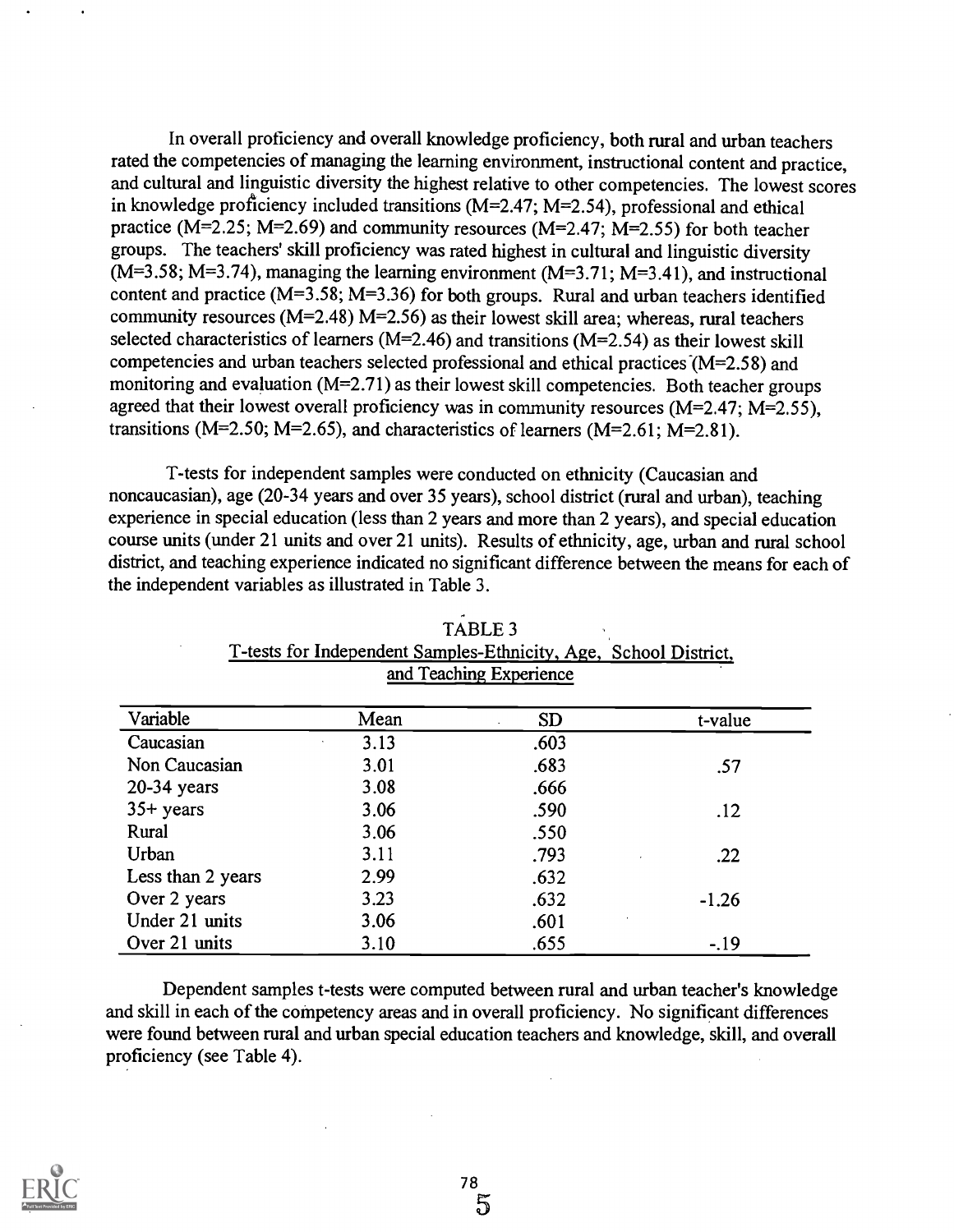| Competency Area                           | Level        | Mean  | <b>SD</b> | t-value |
|-------------------------------------------|--------------|-------|-----------|---------|
| <b>Characteristics of Learners</b>        | Urban        | 2.81  | .864      |         |
|                                           | Rural        | 2.61  | .557      | .94     |
| <b>Assessment and Diagnosis</b>           | Urban        | 2.95  | .906      |         |
|                                           | Rural        | 3.87  | .716      | .33     |
| <b>Instructional Content and Practice</b> | Urban        | 3.31  | .808      |         |
|                                           | Rural        | 3.47  | .480      | $-.84$  |
| <b>Managing Learning Environment</b>      | Urban        | 3.47  | .728      |         |
|                                           | Rural        | 3.67  | .534      | 1.00    |
| <b>Managing Student Behavior</b>          | Urban        | 3.18  | .871      |         |
|                                           | Rural        | 3.11  | .579      | .28     |
| Transitions                               | Urban        | 2.65  | .896      |         |
|                                           | Rural        | 2.50  | .864      | .53     |
| Monitoring and Evaluation                 | Urban        | 2.95  | .971      |         |
|                                           | Rural        | 2.86  | .821      | .34     |
| Cultural and Language Diversity           | Urban        | 3.47  | .924      |         |
|                                           | Rural        | 3.36  | .867      | .40     |
| Communication and Collaboration           | Urban        | 3.31  | .830      |         |
|                                           | Rural        | 3.09  | .820      | .86     |
| Families                                  | Urban        | 2.95. | .932      |         |
|                                           | Rural        | 2.93  | 1.034     | $-83$   |
| <b>Community Resources</b>                | Urban        | 2.55  | 1.024     |         |
|                                           | Rural        | 2.47  | .983      | .26     |
| Legal and Administrative Structure        | Urban        | 2.88  | .994      |         |
|                                           | Rural        | 2.64  | 1.084     | .75     |
| Professional and Ethical Practice         | Urban        | 3.14  | .89       |         |
|                                           | Rural        | 2.78  | .85       | 1.34    |
| Overall Knowledge Proficiency             | Urban        | 2.91  | .831      |         |
|                                           | Rural        | 2.89  | .685      | .07     |
| Overall Skill Proficiency                 | Urban        | 3.21  | .791      |         |
|                                           | Rural        | 3.05  | .588      | .70     |
| <b>Overall Proficiency</b>                | Urban        | 3.11  | .793      |         |
|                                           | <b>Rural</b> | 3.06  | .550      | .22     |

TABLE 4 T-values between Urban and Rural Groups Across Competency Area

 $* p < .05$ 

# **Discussion**

Serving students with EBD is a challenge for teachers who have minimal training and limited experience in special education. California is currently facing a severe special education teacher shortage and as a result a large number of uncertified teachers are employed by school districts to teach the most difficult students. Teachers instructing students with EBD should be grounded in best practice which requires knowledge and skills in appropriate procedures and



<sup>79</sup> 6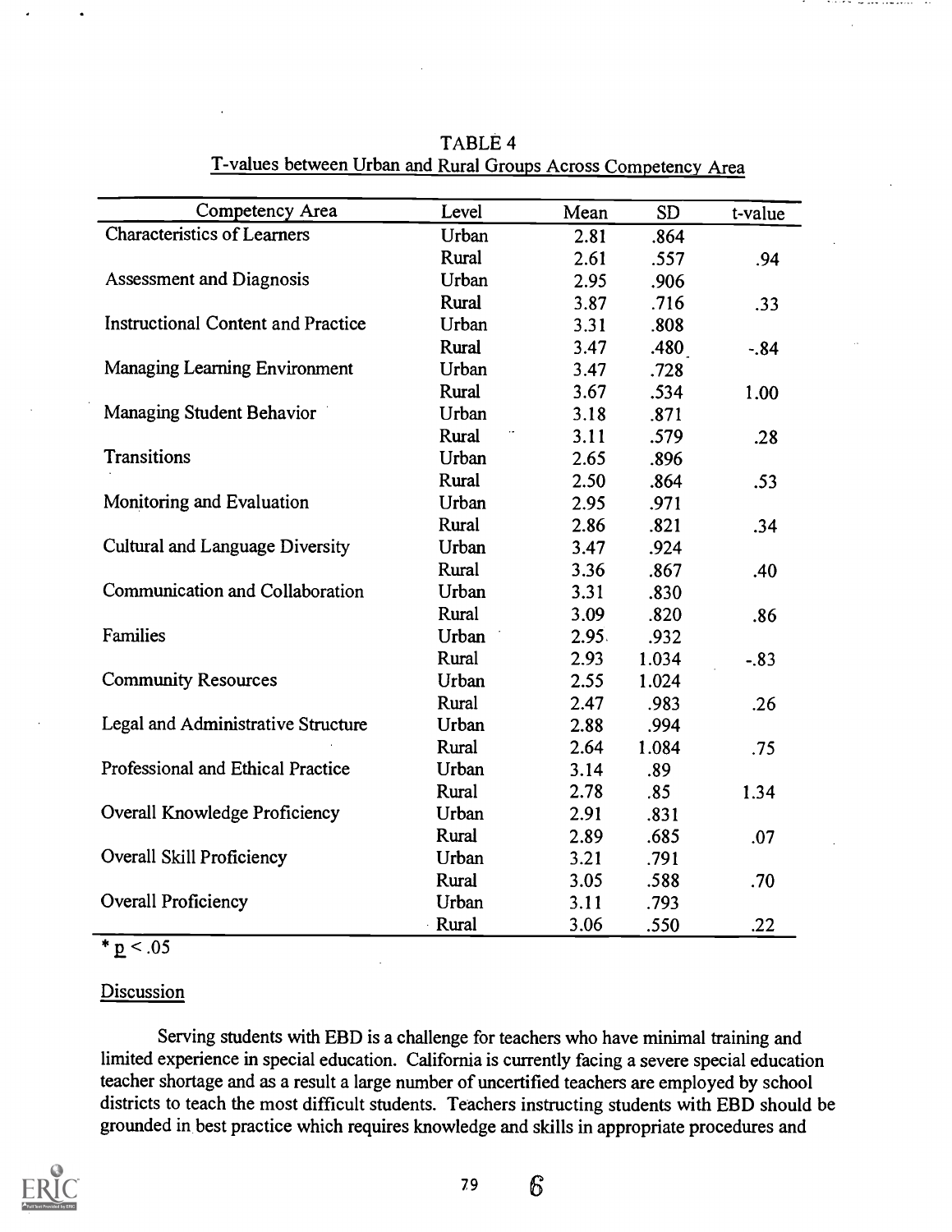curriculum (Whelan & Simpson, 1996). In order to investigate teacher perceptions in relation to identified competencies, various knowledge and skill areas in the professional field of educating students with EBD need to be considered.

This study revealed several findings. Special education teachers in rural and urban settings expressed that they had a moderate grasp of knowledge and skill competence in teaching students with EBD. Both rural and urban teachers were most knowledgeable and skilled in managing the learning environment, instructional content and practice and cultural and linguistic diversity relative to other competencies. These instructional and diversity competencies appeared to be adequately addressed in preservice coursework, inservice training, or on-the-job experience. In the sample, approximately 30% of the special education teachers were from culturally and linguistically diverse backgrounds. Within the regional rural and urban school districts, students with EBD also share the same backgrounds as their teachers. In this context, it is not surprising that these teachers would perceive themselves as being adequately prepared to address the diversity issues in their classrooms. From these results, it is apparent that whether a teacher works in a rural or urban school their needs appear to be similar. Although teachers in the sample expressed that they received adequate training in instructional content and practice and in diversity issues the results did not indicate they had reached the mastery level.

Rural and urban special education teachers reported below average knowledge in addressing vocational transition needs, awareness of professional and ethical standards, and identifying and utilizing community resources, and below average skills in utilizing community resources. The rural and urban teacher groups differed from one another in their identification of their lowest skill competencies. Rural teachers selected characteristics of learners and vocational transition competencies as their lowest skill areas, while urban teachers selected professional and ethical practices and monitoring and evaluation as their lowest skills relative to other competencies.

The central valley of California shares similar problems of personnel shortage as other parts of the state. Its agrarian economy and rural nature provides additional challenges to teachers and training institutions that serve these teachers. As with other urban areas of the state, rural teachers have not acquired the level of knowledge and skills necessary to effectively serve students with multiple needs. Although no significant differences were found between rural and urban special education teachers in this study, these results indicate that special education teachers, in general, do not feel they had reached a level of mastery when working with EBD students.

These findings have implications to teacher training programs serving teachers employed under emergency credentials. The examination of alternative certification models, such as internship programs, is critical to the identification of effective teacher preparation models. In these programs, special education teachers merge theory (what they have learned through coursework) with practice (application of this knowledge in their classroom). A bridge between knowledge and skills is established as specific teaching competencies are applied and evaluated in the classroom situation. A strong grounding in these essential competencies is critical to the success of the special education teachers and the student with emotional and behavioral disorders.



80

7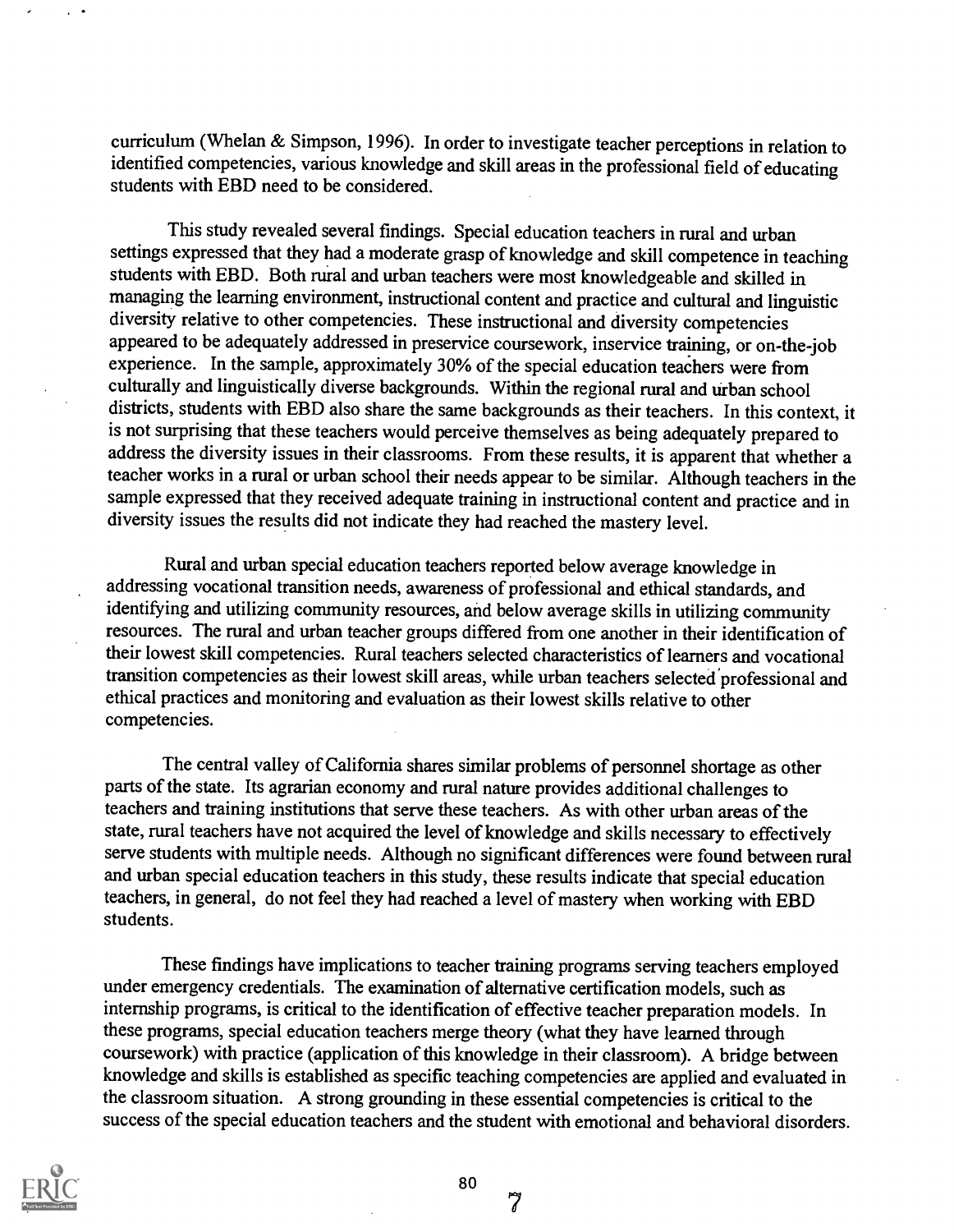#### REFERENCES

- Center for Quality Special Education. (1990). Special education program outcomes guide: Emotional impairment. East Lansing, MI: Author.
- Council for Exceptional Children. (1992). Common core of knowledge and skills essential for all beginning special education teachers. Reston, VA: Council for Exceptional Children.
- Helge, D. (1981). Problems in implementing comprehensive special education programming in rural areas. Exceptional Children, 47, 514-520.
- Helge, D. L.(1983) The state-of-the-art of rural special education: A preservice curriculum module. National Rural Research and Personnel Preparation Project. Center for Innovation and Development, Murray, KY.
- Helge, D. I. (1984). The state of the art of rural special education. *Exceptional Children*, 50(4), 294-305.
- Henry, M. (1986). Strengths and needs of first year teachers. Teacher Educator, 2, 10-18.
- Institute for Adolescents with Behaviors Disorders. (1994). EBD teacher competencies. Arden Hills, MN: Author.
- Iverson, L., Johnson, L., & Harlow, S.,(1993). Meeting the needs of children with emotional problems in a profoundly rural area: a preventative model. Rural Special Education Quarterly, 11 (2).
- Joyce, B. & Wienke, W. (1988). Preparing teachers in behavior disorders through an innovative teacher training program. Rural Special Education Quarterly 9 (2) 4-9.
- Lembke, J. (1995). Attracting and retaining special educators in rural and small schools: issues and solutions. Rural Special Education Quarterly, 14 (2) 25-30.
- Peterson, D., & Maddux, C. (1988). Rural regular and special education teacher's perceptions of teaching hyperactive students. Rural Special Education Quarterly, 9 (2) 10-15.
- Whelan, R.J. & Simpson, R. L. (1996). Preparation of personnel for students with emotional and behavioral disorders: Perspectives on a research foundation for future practice, Behavior Disorders, 22, 49-54.